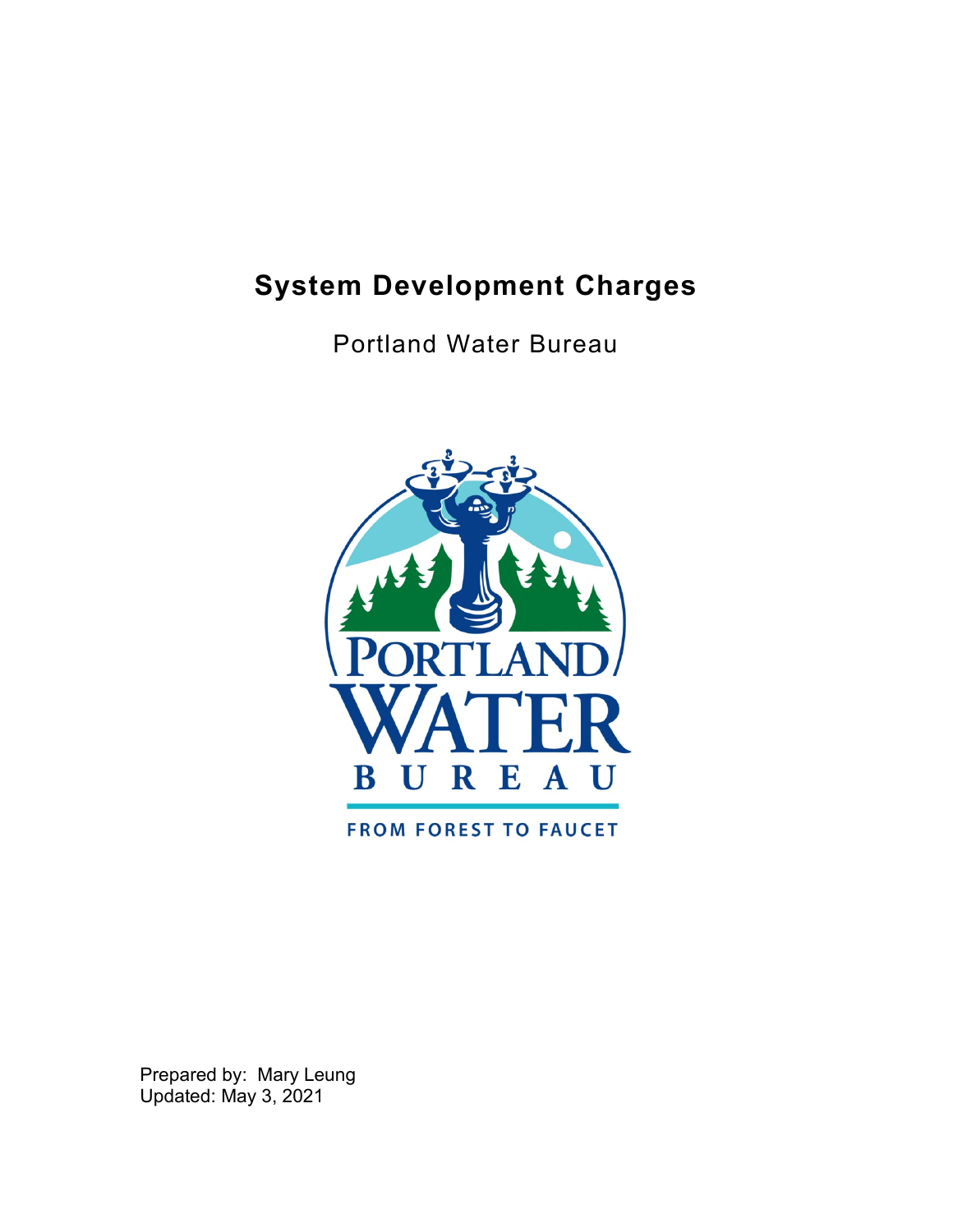#### **Table of Contents**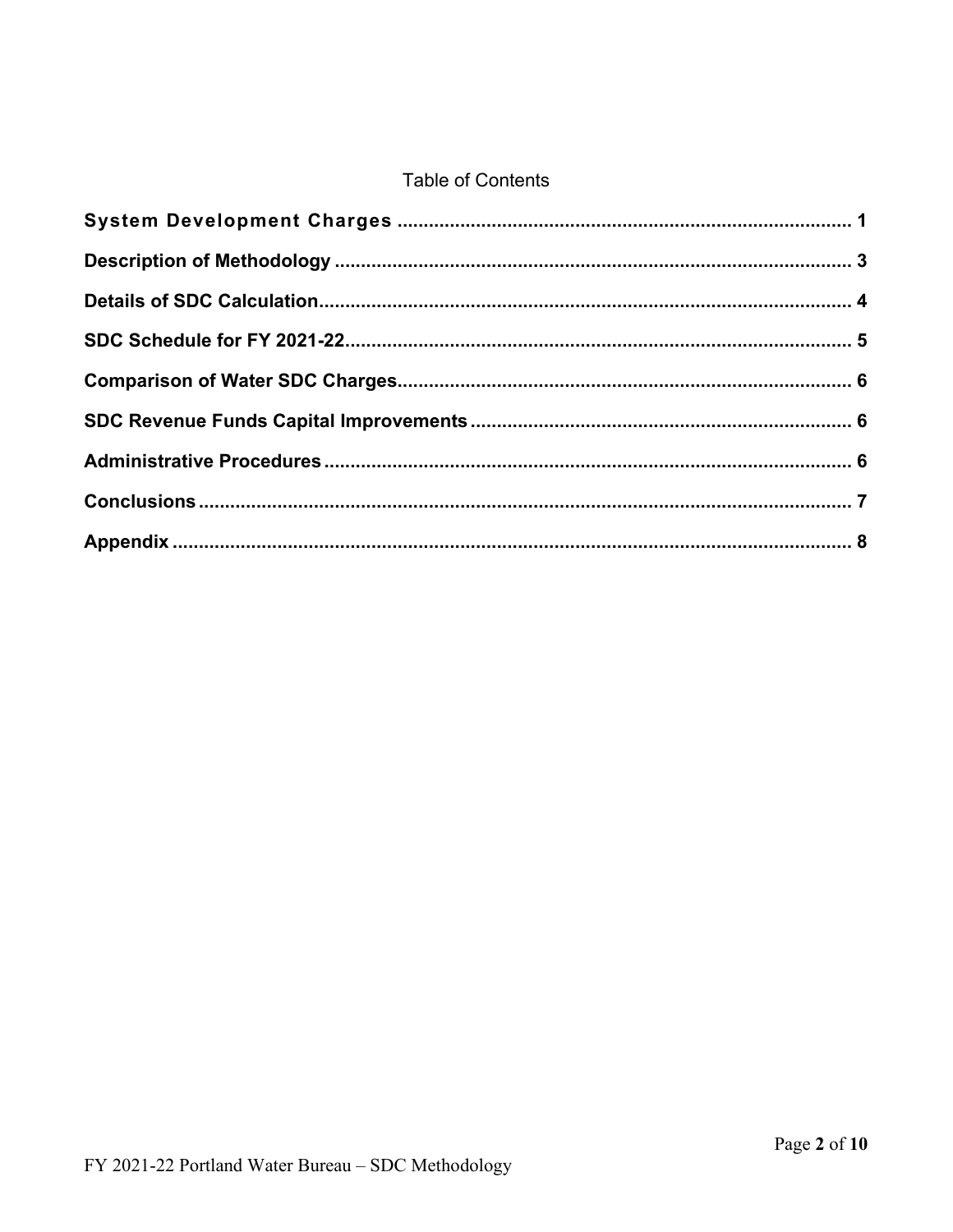#### **Why SDCs are important.**

System Development Charges (SDCs), also known as impact fees, provide revenue to utilities from new user hook ups to recover costs of existing system capacity. New customers' use of the existing water system infrastructure reduces existing capacity and may also lead to the need for construction of new facilities. A common objective of SDCs is to have "growth pay for growth." From an economic perspective this is true, but unfortunately in the case of construction of new facilities, the burden of paying for new facilities falls mainly on the existing ratepayers in the near term as new customers join the utility gradually over the life of those new facilities.

#### **Why the Water Bureau charges SDCs**

Engineering studies, such as the Distribution Infrastructure Master Plan and the Water Management and Conservation Plan, show no significant constraints on future near term capacity. Therefore, the Bureau's SDCs are based on a "buy-in" to the water system (i.e., a reimbursement method) per Oregon Revised Statutes.

The Bureau pays for capital improvements in five ways:

- Uses cash on hand raised from user rates
- Sells bonds or debt financing
- Assesses SDCs for new development
- Requires up-front reimbursement from developers or customers who directly benefit from an improvement
- Uses interest earned on Construction Fund balances

SDCs are one-time charges paid by customers when they apply for a new water connection (or increase the size of an existing connection). By charging SDCs for new or larger connections to the system, the Bureau assigns the costs of capital improvements, at least in part, to those who may potentially cause an increase in demand rather than to existing customers through higher user charge rates. Money collected through SDCs from new customers for their share of the costs of capacity is more equitable than raising rates on all customers to pay for capital improvements that are needed primarily just to serve the new or increased demand.

#### <span id="page-2-0"></span>**Description of Methodology**

The Bureau's SDC is a reimbursement fee calculated in accordance with the language and intent of the Oregon state legislation as specified in ORS 223.297 to 223.314. The Portland Water Bureau's SDC adheres to the definition in ORS 223.299(3) of a "Reimbursement fee means a fee for costs associated with capital improvements already constructed, or under construction when the fee is established, for which the local government determines that capacity exists."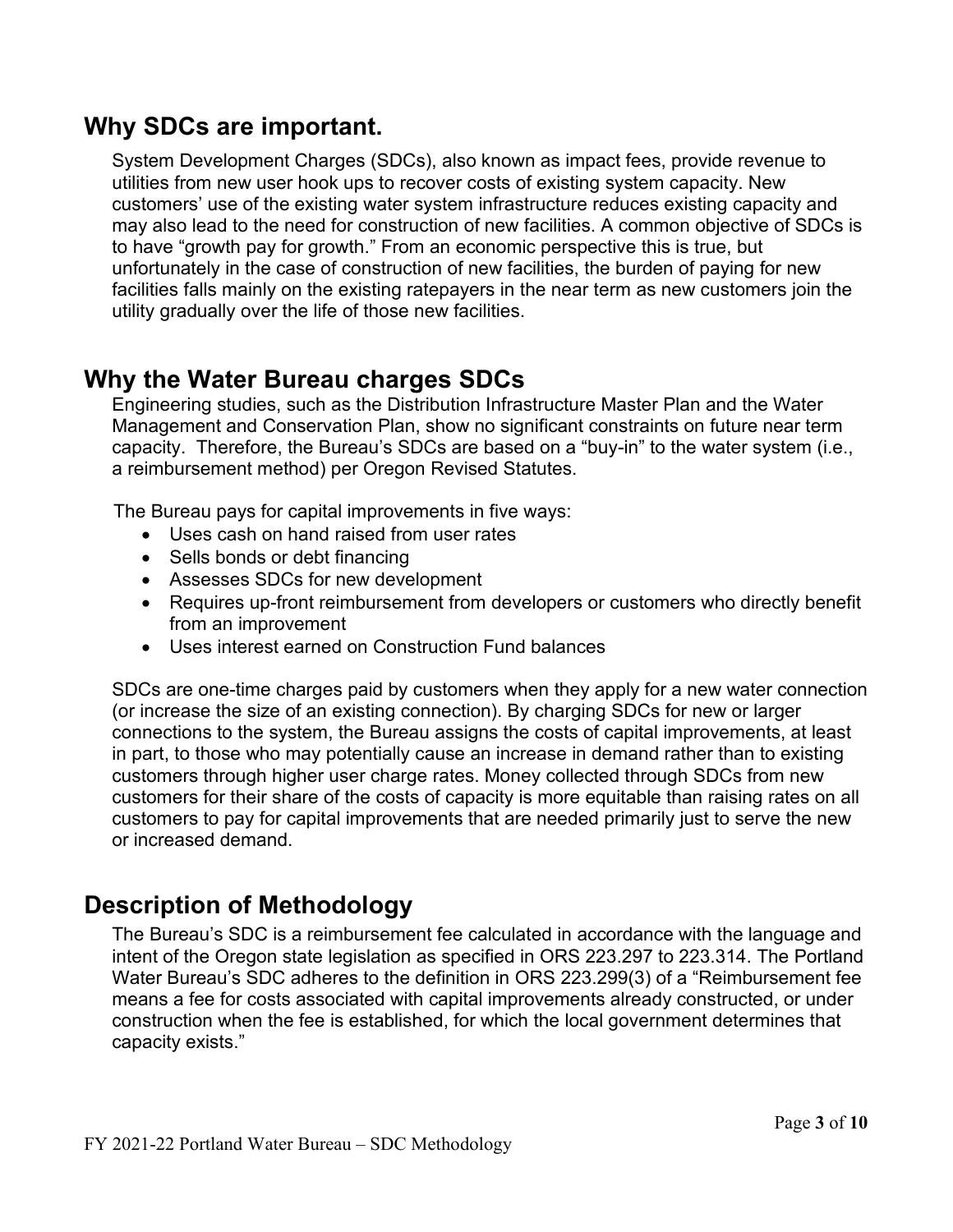The Bureau's buy-in SDC is essentially the "cost per equivalent meter unit" times the size of the meter (in equivalent units) added to the water system. Cost per equivalent meter unit is simply the net "value" of the water system divided by the total number of "equivalent meter units (5/8" meter = 1 equivalent meter unit)" served by the system.

The net value of the water system begins with the value of existing water facilities using estimated replacement cost, less accumulated depreciation (net replacement cost book value). Construction work in progress, current planned spending capital construction through year-end, and projected year-end fund cash balances, are added. Customer contributions and unpaid bond principal are deducted. The resulting total is the net "value" of the water system paid by ratepayers.

The equivalent meter unit is a ratio based on the capacity of larger meters as compared to the capacity of a base meter such as a typical residential customer's 5/8" meter (see details in Appendix).

## <span id="page-3-0"></span>**Details of SDC Calculation**

The details of the FY 2021-22 SDC reimbursement fee per Section 223-304 1(a) are as follows**:** 

| Net replacement cost book value of existing facilities *              | \$1,385,060,695 |
|-----------------------------------------------------------------------|-----------------|
| Add Estimated cost of facilities under construction in capital plan * | 377.164.126     |
| <b>Less Contributions</b>                                             | (138,980,053)   |
| Less Outstanding debt (principal only)                                | (754, 970, 000) |
| Add Fund cash balances (accrual)                                      | 261,841,200     |
| <b>Total System Net Value</b>                                         | \$1,130,115,968 |
| Total Equivalent Meter Units *                                        | 305,522         |
| Cost per Equivalent Meter Unit                                        | 3,699           |
|                                                                       |                 |

**\*** See Appendix for details

In effect, every retail customer using the system today (with a 5/8" meter = 1 equivalent meter unit) has an investment value of \$3,699 in net replacement value terms for a share of the capacity of the system assets. Therefore, new customers pay a reimbursement fee that brings their investment in line with that of existing customers.

The next table lists the SDCs for 5/8" to 16" meters based on the unit cost and equivalency capacity ratios.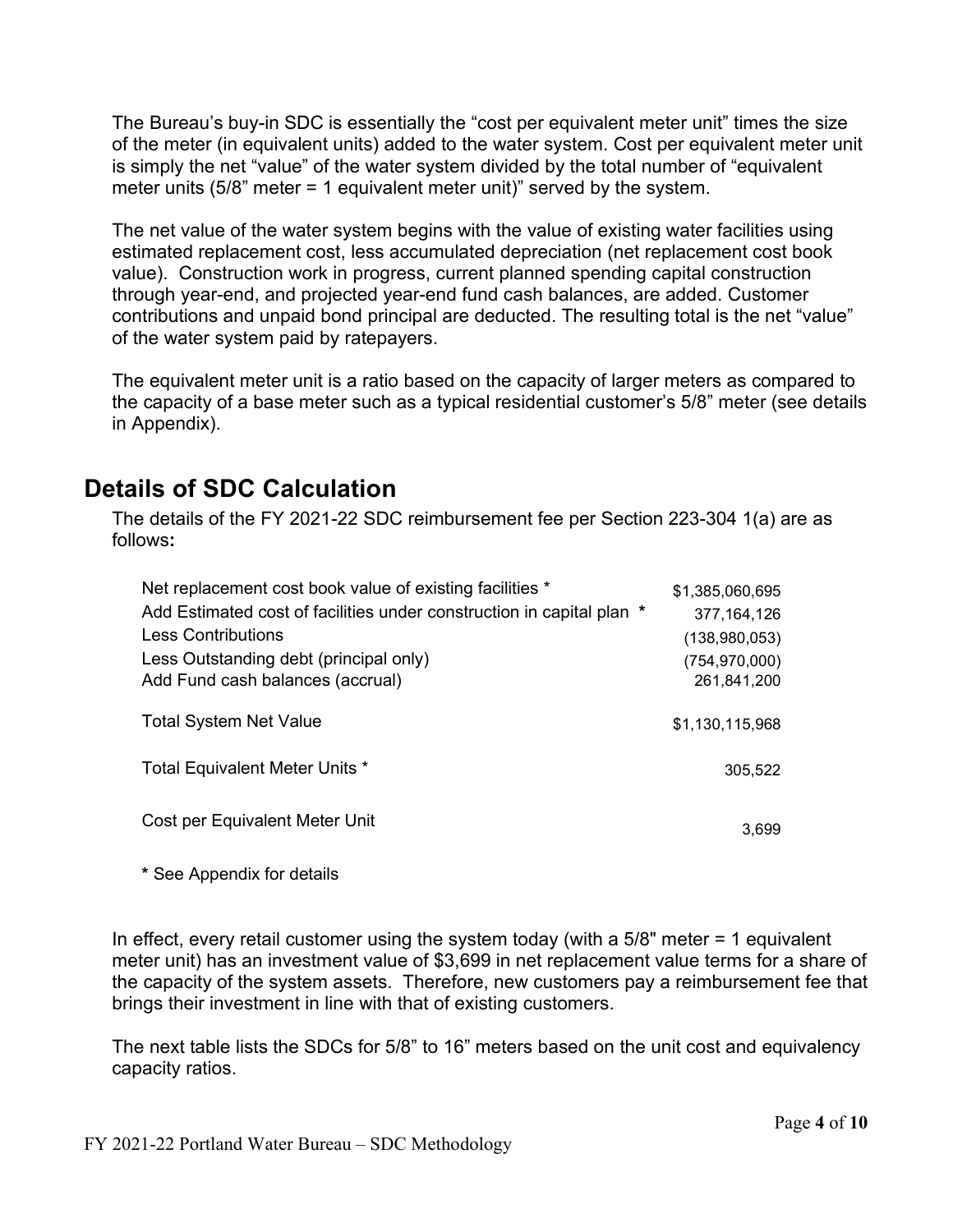## <span id="page-4-0"></span>**SDC Schedule for FY 2021-22**

The cost per equivalent meter unit is multiplied by the equivalency ratio schedule.

|                   | <b>Equivalent</b><br><b>Capacity</b> |                |
|-------------------|--------------------------------------|----------------|
| <b>Meter Size</b> | <b>Ratio</b>                         | FY 2021-22 SDC |
| 5/8"              | 1                                    | \$3,699        |
| $\frac{3}{4}$     | 1.5                                  | 5,548          |
| 1"                | 2.5                                  | 9,247          |
| $11/4" - 1/2"$    | 5                                    | 18,495         |
| 2"                | 8                                    | 29,592         |
| 3"                | 15                                   | 55,485         |
| 4"                | 25                                   | 92,474         |
| 6"                | 50                                   | 184,949        |
| 8"                | 80                                   | 295,918        |
| 10"               | 143.8                                | 531,912        |
| 12"               | 231.3                                | 855,572        |
| 16"               | 412.5                                | 1,525,825      |
| 24"               | 750.0                                | 2,774,228      |

Over the past 10 fiscal years, the SDC for a 5/8" meter has increased from \$1,817 to \$3,699.

| <b>Fiscal Year</b> | <b>Water SDC</b><br>(5/8" Meter) |  |
|--------------------|----------------------------------|--|
| FY 2012-13         | \$1,817                          |  |
| FY 2013-14         | \$2,183                          |  |
| FY 2014-15         | \$2,185                          |  |
| FY 2015-16         | \$2,337                          |  |
| FY 2016-17         | \$2,400                          |  |
| FY 2017-18         | \$2,577                          |  |
| FY 2018-19         | \$2,808                          |  |
| FY 2019-20         | \$3,062                          |  |
| FY 2020-21         | \$3,412                          |  |
| FY 2021-22         | \$3,699                          |  |
|                    |                                  |  |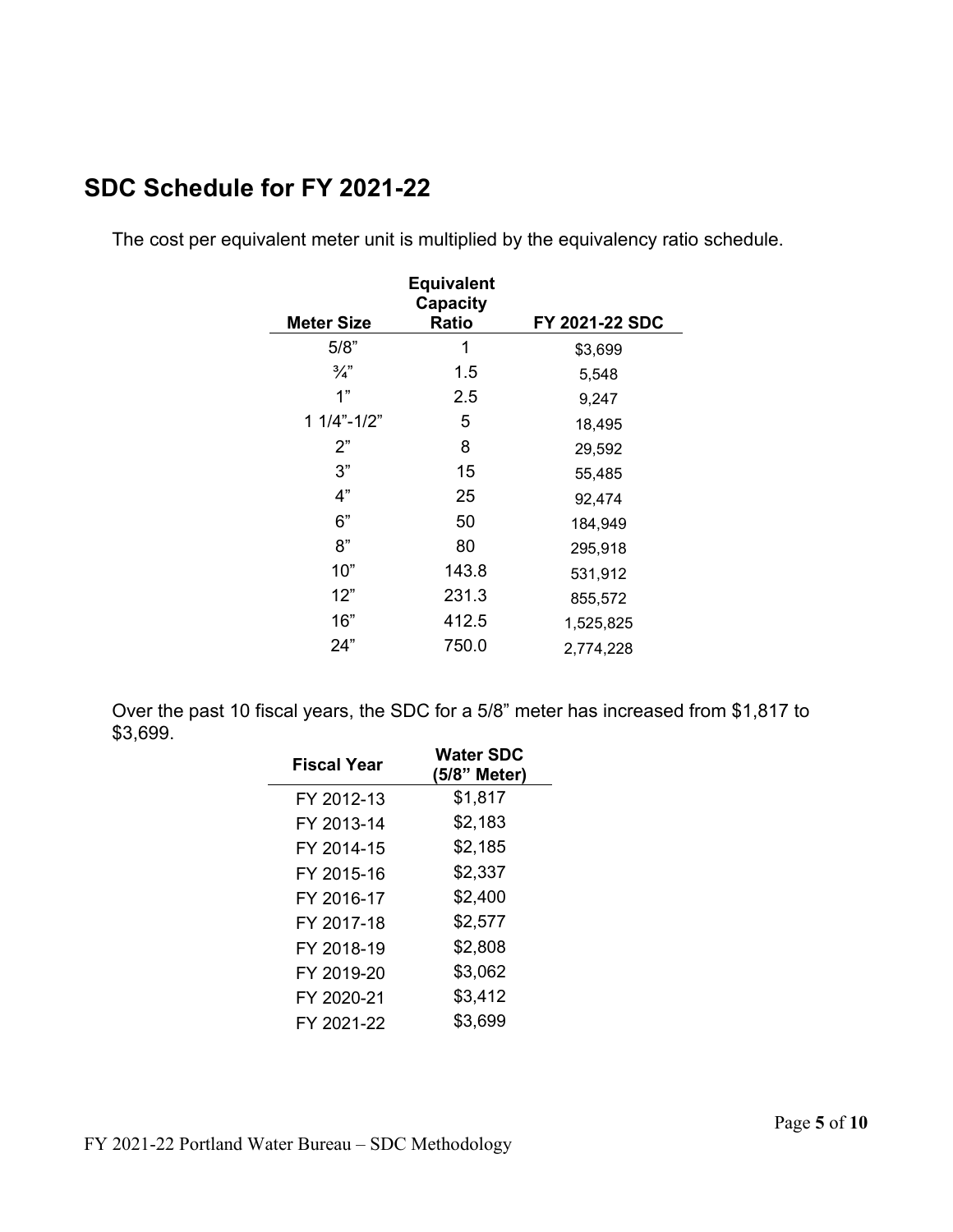#### <span id="page-5-0"></span>**Comparison of Water SDC Charges**

The FY 2021-22 Water SDC for a 5/8" meter (\$3,699) is higher the national average SDC rate of \$3,252 reported in the AWWA 2019 Water and Wastewater Rate Survey (published semi-annually). The SDC rate is also less than rates charged by a sample of other Oregon municipal water utilities.

|                                 | <b>Water SDC</b><br>(5/8" Meter) | <b>Notes</b> |
|---------------------------------|----------------------------------|--------------|
| National average                | \$3,252                          | (1)          |
| West Linn, City of              | \$13,067                         | (2)          |
| Tigard, City of                 | \$9,495                          | (2)          |
| Beaverton, City of              | \$8,774                          | (2)          |
| Lake Oswego, City of            | \$8,384                          | (2)          |
| <b>TVWD (Washington County)</b> | \$8,257                          | (2)          |
| Gresham, City of                | \$4,939                          | (2)          |
| Portland, City of               | \$3,699                          |              |
| EWEB (Eugene)                   | \$2,276                          | 2)           |

(1) RFC/AWWA 2019 Water and Wastewater Rate Survey (2) City or Utility website or related fee schedule

#### <span id="page-5-1"></span>**SDC Revenue Funds Capital Improvements**

Per ORS Section 223.307, SDC revenue is spent only on capital improvements associated with the water system. Details, including a description and forecast cost, of the capital improvements being funded with system development charge revenue are included in the capital improvement plan. The annual audit provides data on the cost of capital construction and capital funding sources.

#### <span id="page-5-2"></span>**Administrative Procedures**

The Portland City Council adopted Ordinance 183448 amending City Code to adopt uniform policies for partial and full exemptions of SDCs for qualified affordable housing developments on July 1, 2010. In addition, City Council adopted Resolution 36766, directing the suspension of SDCs for construction or conversion of structures to accessory dwelling units until June 30, 2013. Since then, City Council has maintained the focus on affordable housing and increasing more affordable housing stock by extending SDC exemptions for ADUs. City Council adopted Ordinance 189323, effective December 19, 2018 waiving SDCs for temporary service or mass shelters, short-term housing, and certain ADUs. Refer to Ordinance 189323 and Portland City Code Sections 30.01.095, 30.01.096 and 17.14.070 for more information.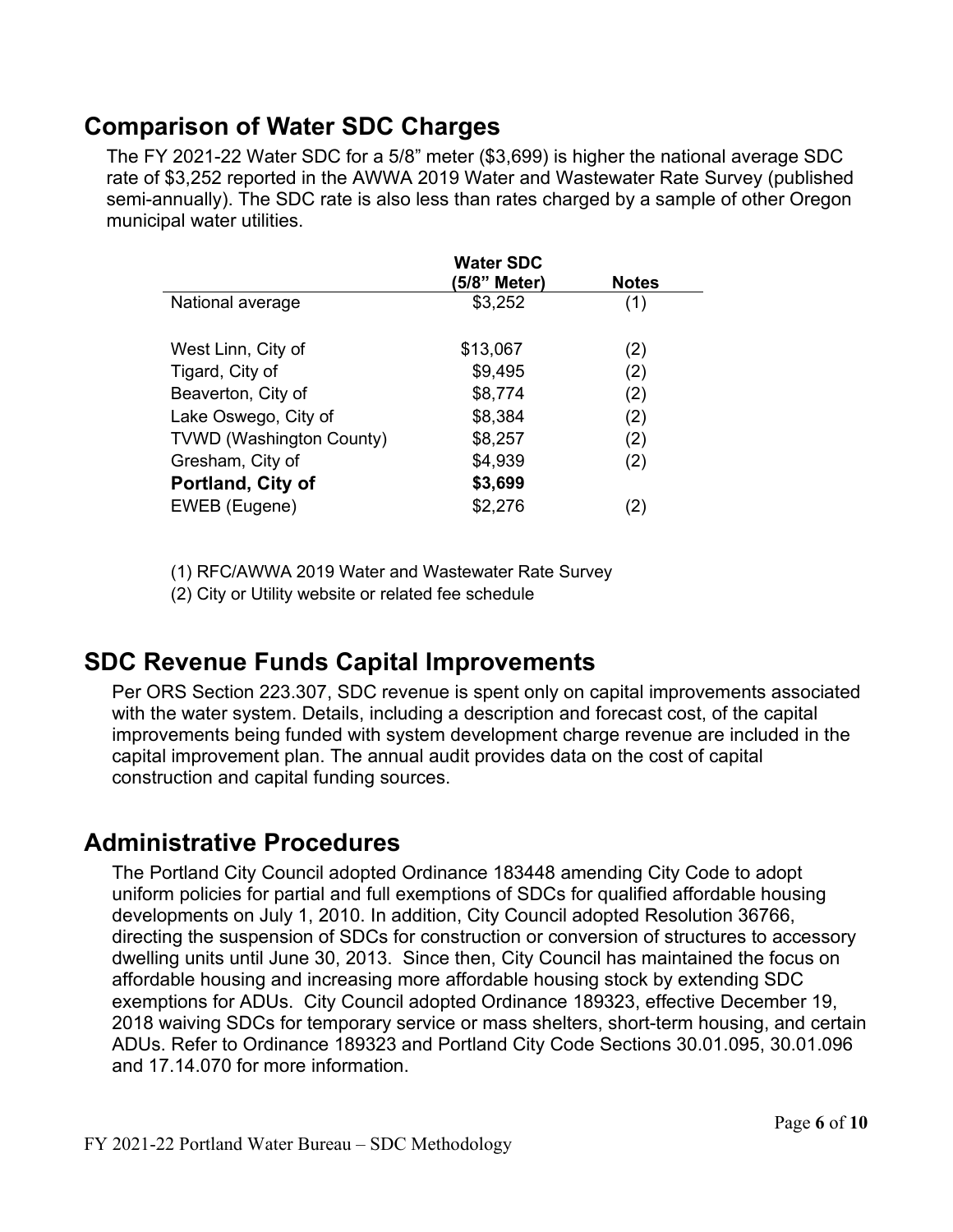In accordance with ORS 223-302 and 223-304, interested persons may either object to the calculations or challenge an expenditure of SDC revenues under the Bureau's administrative review procedures.

The Bureau will maintain a list of interested parties. The Bureau may periodically delete names from the list, but at least 30 days prior to removing a name from the list, the Bureau shall notify the person whose name is to be deleted that a new written request for notification is required if the person wishes to remain on the notification list. Citizens on the list will receive notice of intent to modify the SDC at least 90 days prior to the first hearing. The methodology supporting the system development charge must be available at least 60 days prior to the first hearing.

Legal action intended to contest the methodology used for calculating a system development charge may not be filed after 60 days following adoption or modification of the system development charge ordinance or resolution by the City Council. A person requesting judicial review of the methodology used for calculating a system shall submit the request in writing to the Administrator.

To challenge SDC expenditures, interested parties must file with the Administrator of the Bureau within two years of the expenditure(s).

#### <span id="page-6-0"></span>**Conclusions**

System Development Charges (SDCs) are one-time capital charges for new customer hook ups to compensate a utility and its existing ratepayers for existing investments and/or costs of anticipated growth. The Portland Water Bureau's SDC is a buy-in or reimbursement fee for all pertinent water infrastructure (including supply and transmission) because the water system continues to have unused capacity. Mainly for this reason and because Portland's system tends to be older than that of many other communities in Oregon, water SDCs paid in Portland are lower than the average charge assessed by cities in Oregon. When the time comes for development of new supply and transmission assets or other significant facilities, future SDCs may include a component for an improvement fee SDC. SDC annual revenue forecast for FY 2021-22 to FY 2025-26 averages \$3.3 million which is the same as from the previous five-year forecast**.**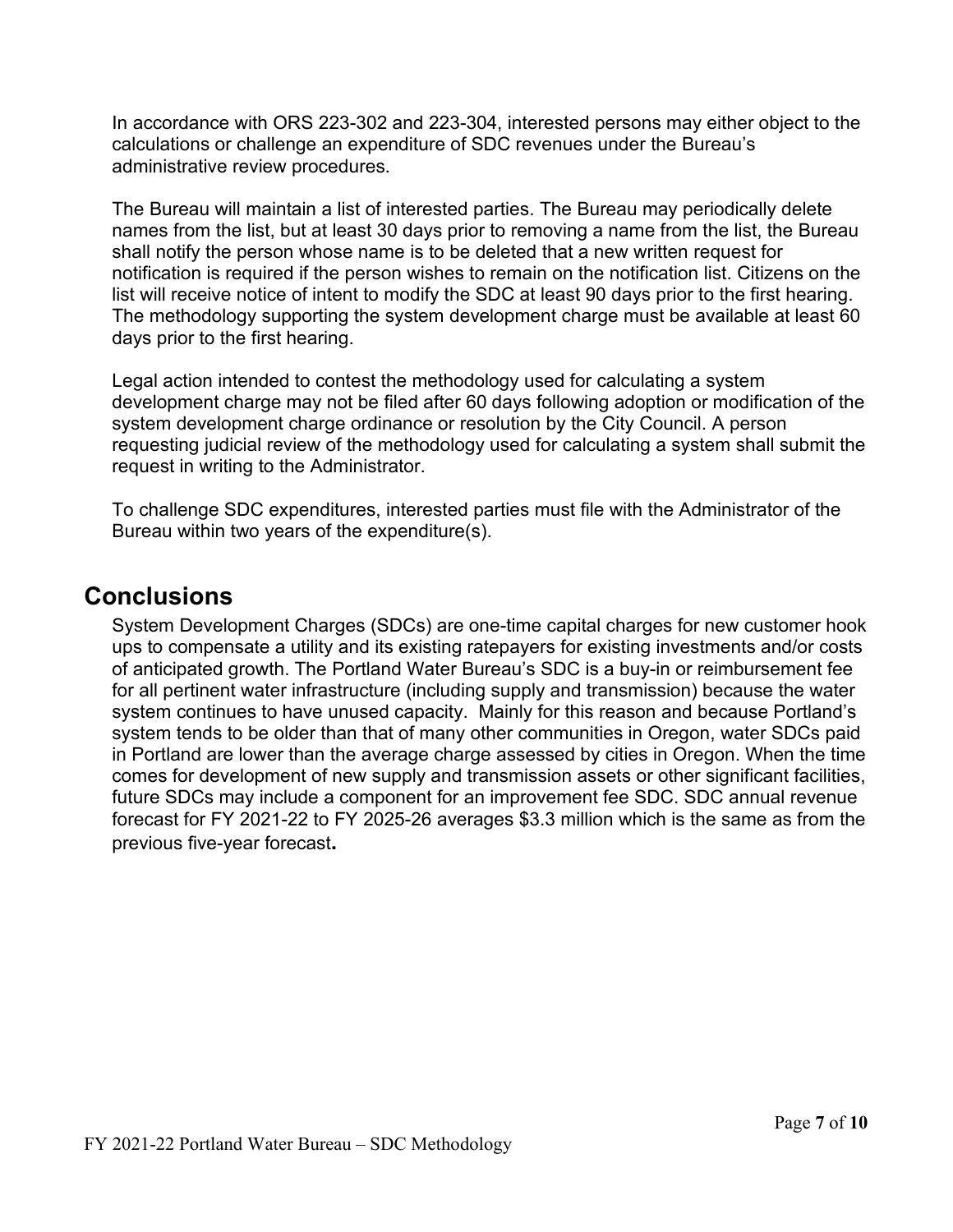# <span id="page-7-0"></span>**Appendix**

#### **SDC Summary of Calculation**

| Net book value of Existing Facilities (1. below)                        |             | \$<br>1,385,060,695 |
|-------------------------------------------------------------------------|-------------|---------------------|
| Add Construction Project in Progress (1. below)                         | 316,830,899 |                     |
| Add Cost of Facilities in Capital Plan under<br>construction (1. below) | 60,333,226  | 377, 164, 126       |
| <b>Less Current Contributions</b>                                       |             | (138,980,053)       |
| Less Outstanding Debt (principal only)                                  |             | (754, 970, 000)     |
| Add Fund cash balances (accrual)                                        |             | 261,841,200         |
| <b>Total System Net Value</b>                                           |             | 1,130,115,968       |
| Total Equivalent Meter Units (2. - 4. below)                            |             | 305,522             |
| Cost per Unit (System value/Equivalent Meters)                          |             | \$3,699             |

1. The following table provides detail on the asset values. The cost basis of Existing Facilities is depreciated replacement cost. Assets under construction (WIP) and in the Current Capital Plan are at cost and estimated cost respectively. Contributions are inflated to current dollars.

|                                  |                     | <b>Construction</b><br>Project | <b>Facilities in</b><br><b>Capital Plan</b><br>under | <b>Current</b>      |
|----------------------------------|---------------------|--------------------------------|------------------------------------------------------|---------------------|
| <b>Functional Description</b>    | Net book value      | in Progress                    | <b>Construction</b>                                  | <b>Contribution</b> |
| <b>Bull Run Watershed</b>        | \$<br>93,618,258    | 14, 164, 537<br>\$.            | \$<br>2,662,931                                      | \$                  |
| Conduits                         | 85,090,851          | 3,541,464                      | 5,512,107                                            |                     |
| <b>Customer/Billing Meters</b>   | 395,571             |                                | 4,187,168                                            |                     |
| <b>Distribution Storage</b>      | 42,731,333          | 128,661                        | 15,641,818                                           |                     |
| <b>Distribution Transmission</b> | 16,860,500          | 35,828,013                     | 4,068,543                                            |                     |
| <b>Distribution/Direct Fire</b>  | 93,275,270          | 3,872,091                      |                                                      | (14, 732, 924)      |
| Groundwater                      | 50,026,138          | 2,343,215                      | 540,066                                              |                     |
| Indirect                         | 273,089,448         | 459,535                        | 3,787,627                                            |                     |
| Pipe                             | 484,095,218         | 30,328,169                     | 8,872,134                                            | (124,247,128)       |
| Pumping                          | 37,513,073          | 1,621,018                      | 1,202,154                                            |                     |
| Terminal Storage                 | 75,053,241          | 184,178,153                    | 55,989                                               |                     |
| Transmission                     | 2,469,781           |                                |                                                      |                     |
| Treatment                        | 13,156,845          | 40,366,045                     | 13,745,072                                           |                     |
| Terminal PB                      | 117,685,167         |                                | 57,617                                               |                     |
| Total                            | \$<br>1,385,060,695 | \$316,830,899                  | \$<br>60,333,226                                     | (\$138,980,053)     |

Total may not add due to rounding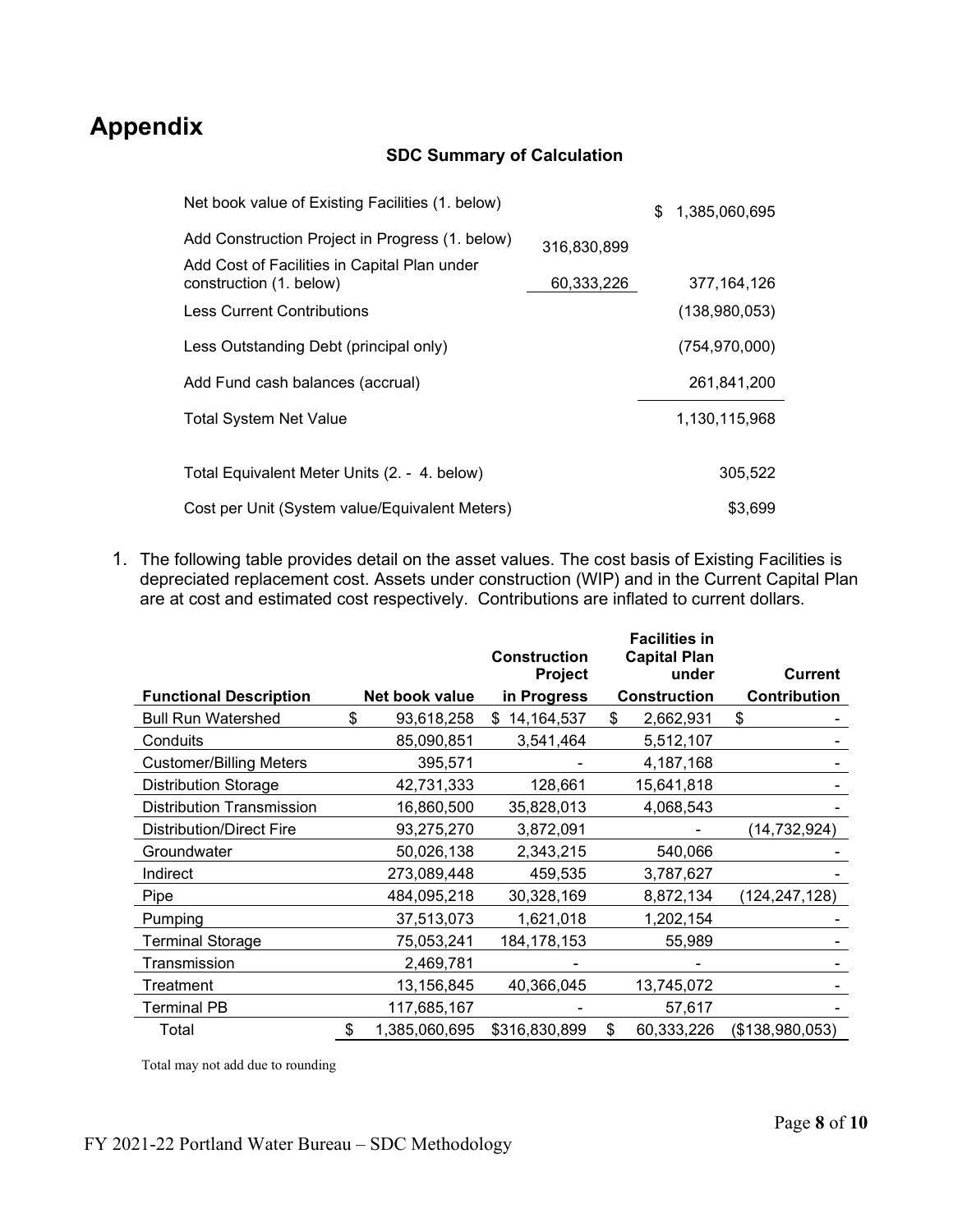2. Detail on the number of meters by size of meter in the system as of March 17, 2021.

| <b>Meters by Size</b> | <b>Total number of Meters</b> |
|-----------------------|-------------------------------|
| 5/8"                  | 136,554                       |
| $\frac{3}{4}$         | 23,421                        |
| 1"                    | 15,301                        |
| $11/4" - 11/2"$       | 2,845                         |
| 2"                    | 3,319                         |
| 3"                    | 631                           |
| 4"                    | 536                           |
| 6"                    | 273                           |
| 8"                    | 80                            |
| 10"                   | 66                            |
| 12"                   | $\theta$                      |
| 16"                   | 4                             |
| 24"                   |                               |
| Total                 |                               |

3. Engineering estimates of the capacity ratio of different meter sizes.

| <b>Meters by Size</b> | <b>Equivalency</b><br><b>Capacity Ratio</b> |
|-----------------------|---------------------------------------------|
| 5/8"                  | 1.0                                         |
| $\frac{3}{4}$         | 1.5                                         |
| 1                     | 2.5                                         |
| $11/4" - 11/2"$       | 5.0                                         |
| 2"                    | 8.0                                         |
| 3"                    | 15.0                                        |
| 4"                    | 25.0                                        |
| 6"                    | 50.0                                        |
| 8"                    | 80.0                                        |
| 10"                   | 143.8                                       |
| 12"                   | 231.3                                       |
| 16"                   | 412.5                                       |
| 24"                   | 750.0                                       |